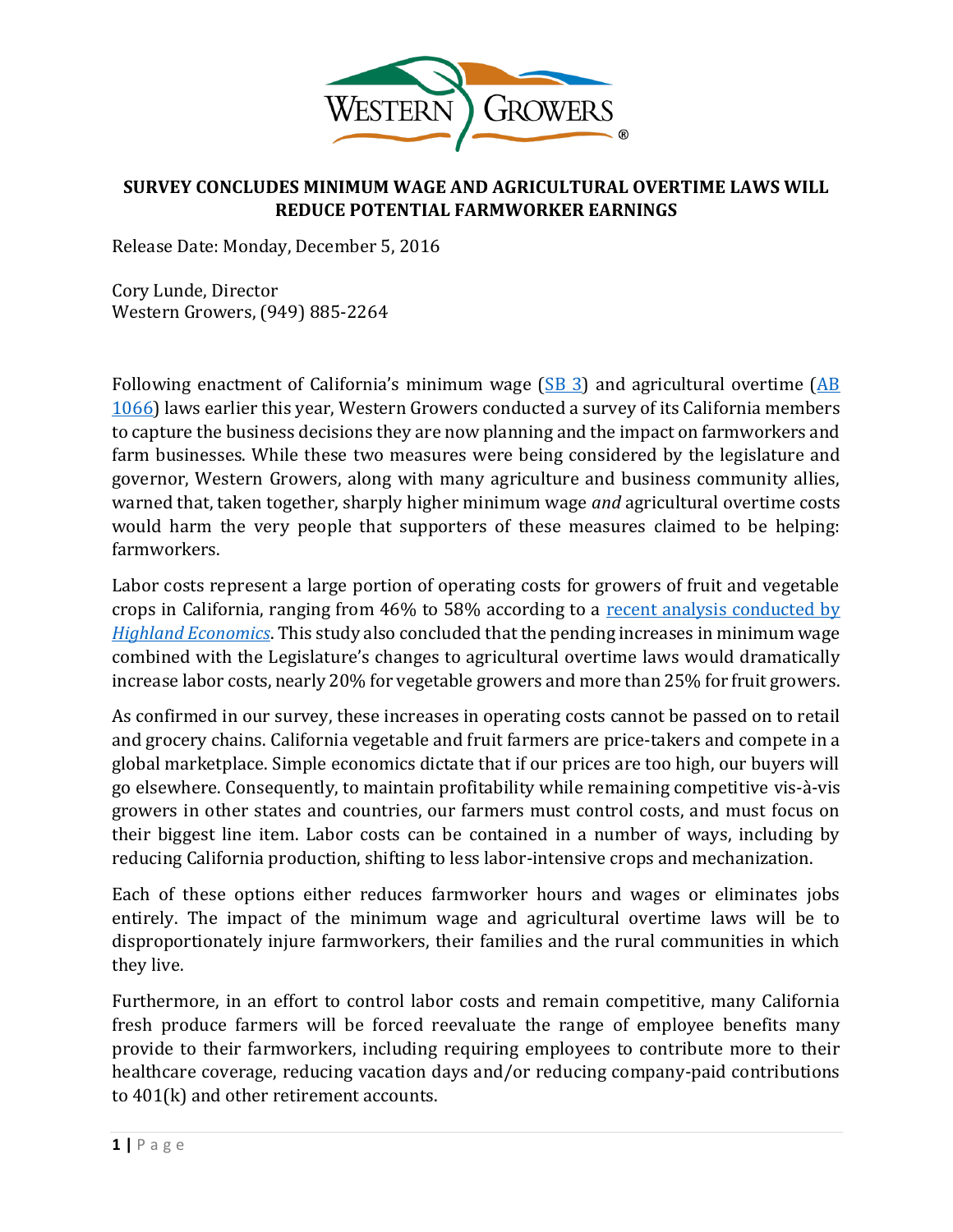### **SURVEY METHODOLOGY**

The findings in this report come from an electronic survey of Western Growers' regular members conducted by the association between October 31st and November 11th, 2016.

148 Western Growers members responded to the survey, nearly 18% of the total regular membership of the association.

### **RESPONDENT DEMOGRAPHICS**

Participants in the survey operate in 51 of the 58 counties in California, with Monterey (27.7%), Fresno (23.0%), Imperial (21.0%), Santa Barbara (17.6%) and Kern (16.2%) as the counties with the greatest number of respondents.

At peak seasonal employment, the respondents hire an evenly distributed range of employees, from less than 25 to more than 500, with a slight skew toward smaller growers employing less than 100 employees.



*On average, farmworkers from the companies in the survey work an average of 9.6 hours per day and 56 hours per week, just below the 10 hours per day and 60 hours per week threshold that will be eliminated by the new agricultural overtime law.* 

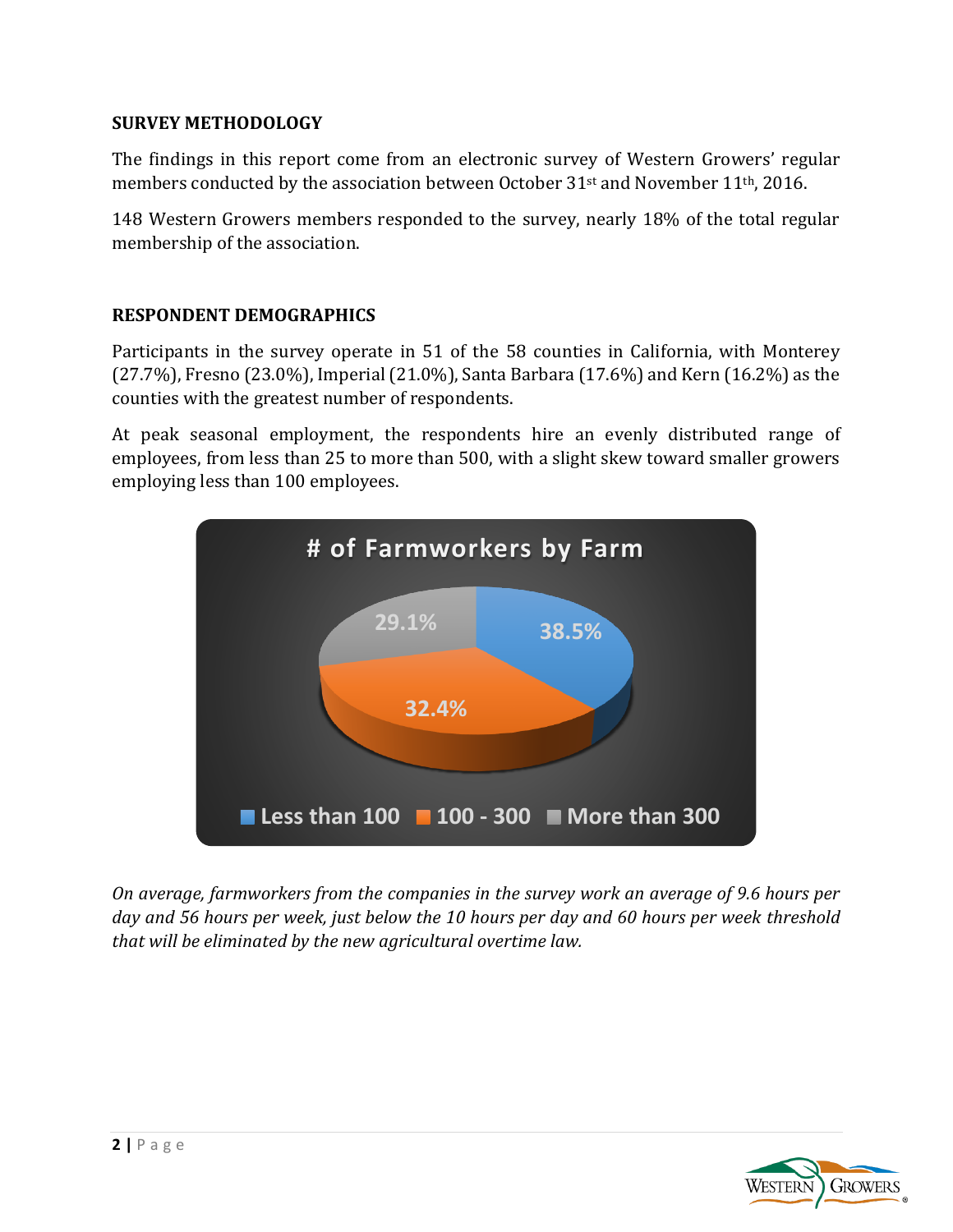# **More than 80% of farms will cut back working hours for farmworkers**

As a consequence of the agricultural overtime law, 80.4% of farm companies will scale back the number of daily and weekly hours offered to farmworkers to align themselves with the new 8 hours per day and 40 hours per week threshold established by the measure. Most labor-intensive jobs will be impacted, including harvest crews, packing and processing workers, irrigators, tractor and truck drivers, and equipment operators. Some of these positions, such as irrigators and equipment operators, are among the best paying jobs in agriculture.



*Only 3.4% of the respondents indicated they will not reduce hours for their farmworkers, with another 16.2% of the companies suggesting they have yet to run the numbers. When forced to confront reality, it is likely many of the "undecided" respondents will shift into the "yes" column, meaning nearly 97% of all farms could end up reducing both daily and weekly hours for their employees.* 

### **On average, farmworkers will lose 15 hours of work and \$180 in income per week**

Respondents indicated a strong likelihood of reducing work schedules to avoid paying overtime to their employees. On average, farmworkers will lose 15 hours of work per week (predictably bringing average weekly hours down to nearly 40, in line with the new agricultural overtime threshold). With the average hourly wage of employees impacted by the agricultural overtime law reported at \$12.40, the total weekly loss in wages for the average farmworker will be \$180, or between \$700 and \$800 per month. This number (lost potential earnings) will only increase as the minimum wage scales up to \$15.00 per hour by 2022.

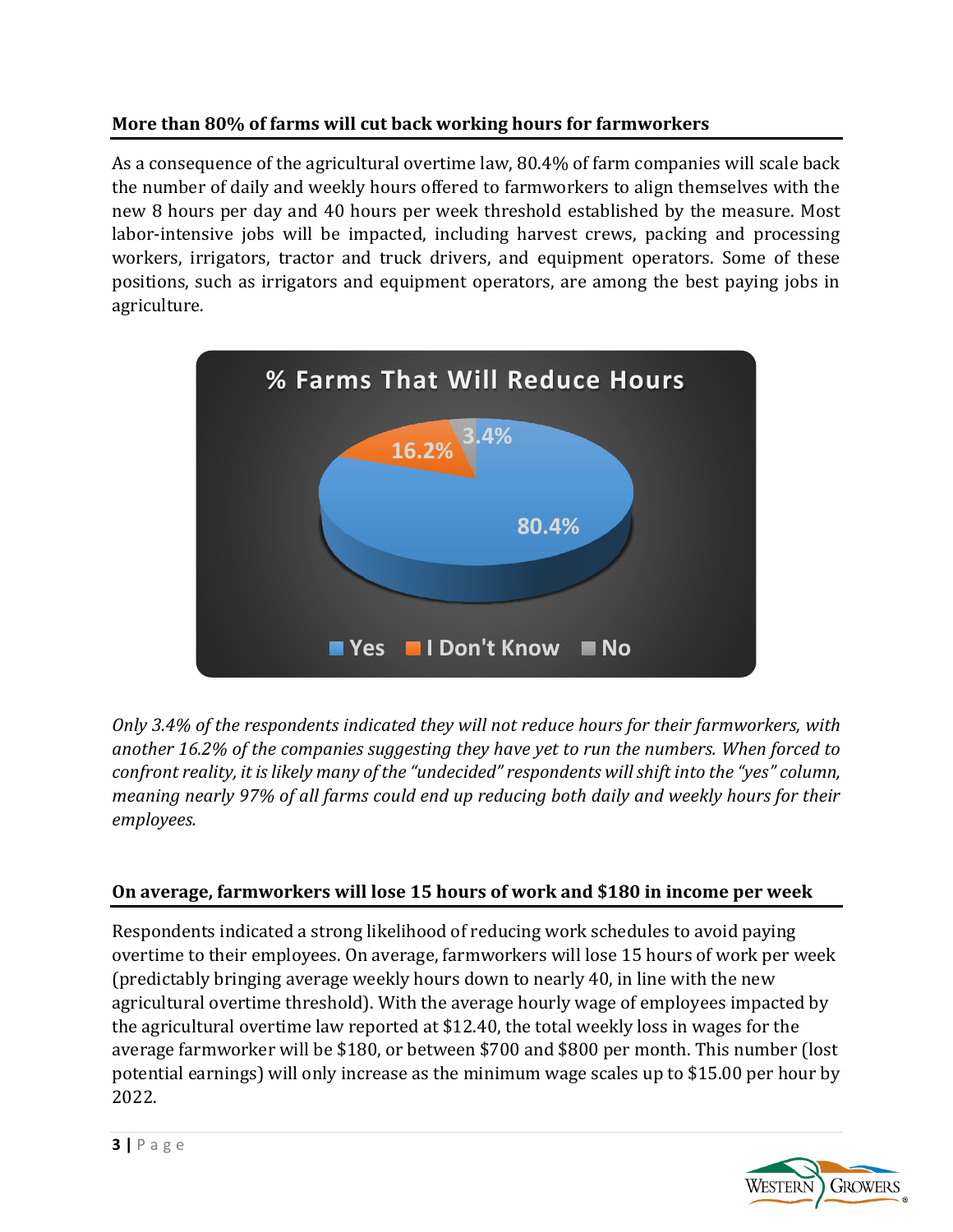### **Many farmworker jobs will be eliminated as farms will look for ways to reduce the need for labor**

As a consequence of minimum wage and agricultural overtime legislation, California fruit and vegetable farms will begin looking for ways to reduce the need for labor. Many of these farms will employ a combination of labor-saving approaches such as mechanization, reducing California-based production and shifting to less-labor intensive crops. As a result, many farmworker jobs will be phased out as these two policies are implemented over the next six years.

78% of respondents signaled that they plan to mechanize existing labor-intensive jobs to reduce or eliminate the need for labor, including investments in robotics; advanced computer systems; automated irrigation; automated planting, pruning, thinning/weeding, harvesting and packing/processing; and self-driving tractors and trucks. Beyond mechanization, 33% of farms plan to reduce California-based production and 29% plan to shift to less labor-intensive crops.



*Taken together, these measures will significantly reduce the number of entry-level and skilled jobs for immigrants seeking to take the first step on the "American Economic Ladder."*

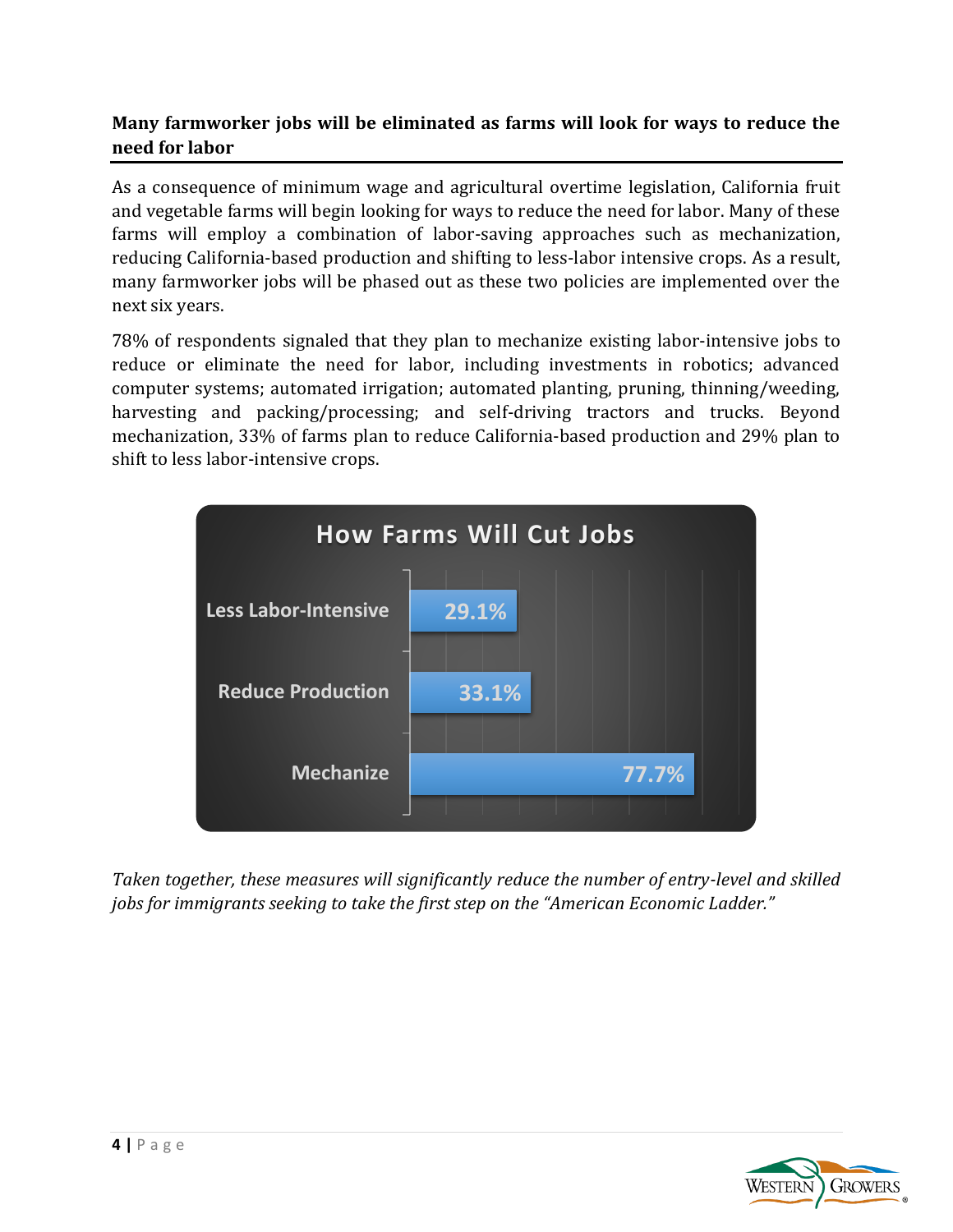## **Fewer than 10% of farms will be able to pass the added costs of minimum wage and agricultural overtime along to buyers**

The fact is, farmers are price takers. California fresh produce farms compete in a national and global marketplace against competitors with less stringent and expensive legislative and regulatory environments. 67% of respondents indicated they will not be able to increase prices to their buyers to off-set the increased production costs related to higher minimum wage and lower thresholds for overtime. Another 25% of farms signaled uncertainty, leaving just 8% of companies able to pass the added costs on to restaurants, retail and grocery chains.



*Given the highly-competitive global marketplace, it is likely that many of the respondents in the "I don't know" column will eventually realize they cannot off-set the added legislative costs of doing business in California, resulting in up to 92% of California fruit and vegetable farms being forced to cut costs in other areas, including by reducing benefits to their farmworkers.* 

# **Nearly one-third of farms plan to reduce benefits offered to their employees**

Many California farms provide a range of benefits to their farmworkers, including health care, paid vacation and retirement contributions. As a result of increasing costs from minimum wage and agricultural overtime legislation, 32% of respondents indicated they will cut costs related to benefits, including asking employees to contribute more to their healthcare coverage and reducing vacation days and contributions to retirement accounts. Only 34% of farms signaled they will maintain these benefits at current levels.

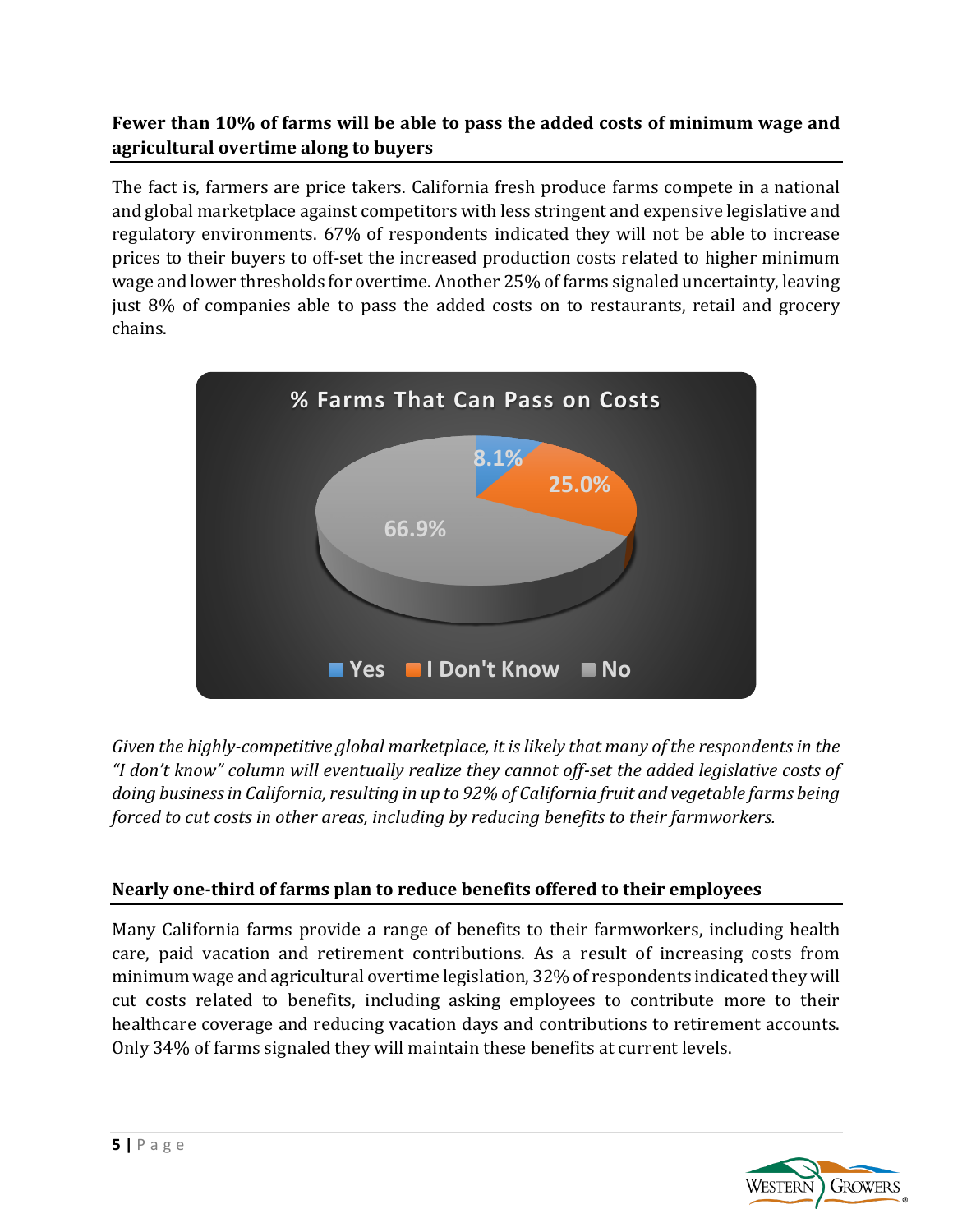

*Given the roughly even split in responses, it is reasonable to assume that at least half of the respondents in the "I don't know" column will eventually seek to cut costs by reducing the benefits they offer their employees, resulting in nearly 50% of California farms being forced to cut farmworker benefits to remain viable.* 

Of the companies that indicated they will cut costs by reducing farmworker benefits, the vast majority (77.1%) plan to ask employees to contribute more toward their healthcare coverage. Other intended reductions in benefits include reducing vacation days (39.6%) and reducing 401(k) or other retirement contributions (27.1%).